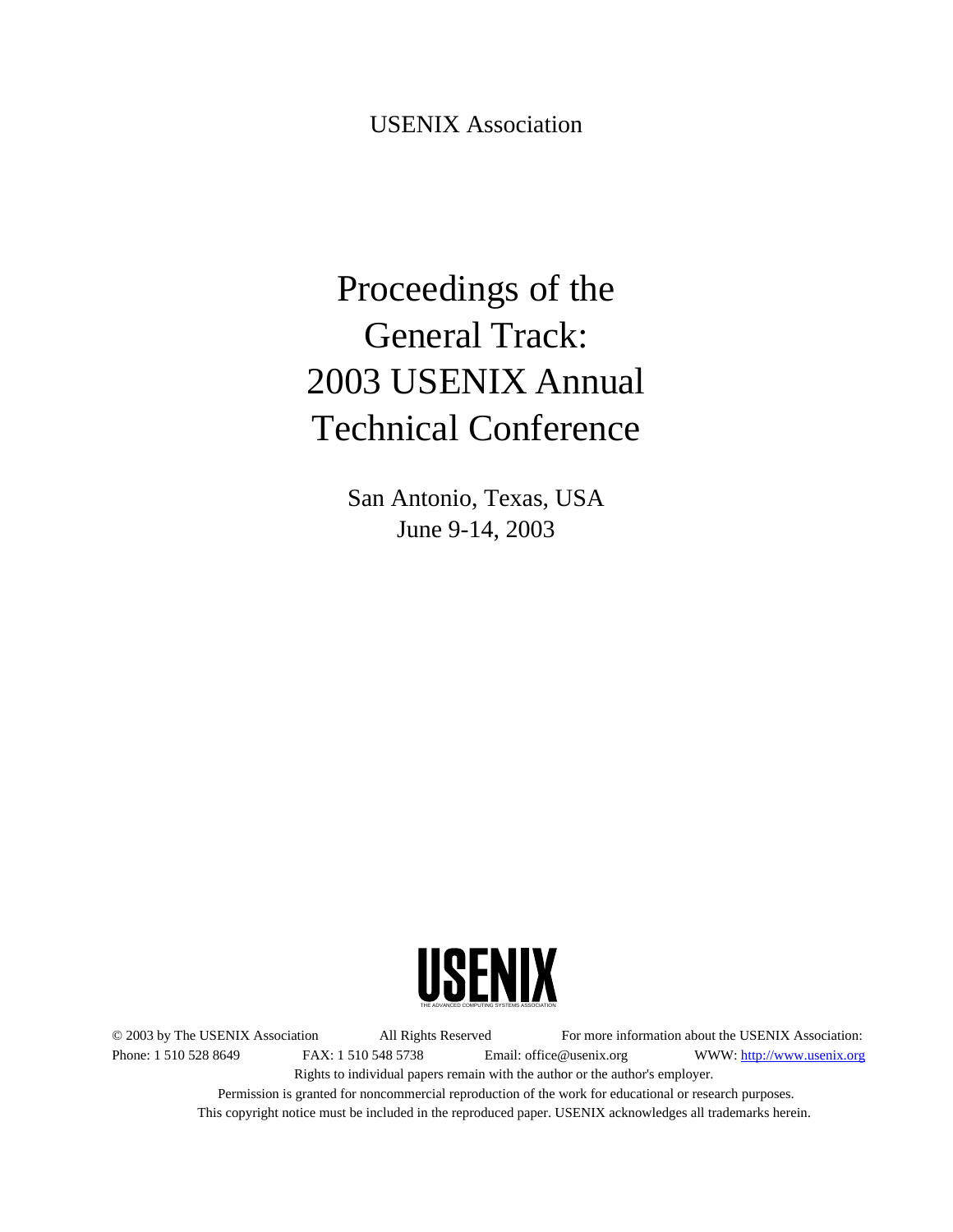# **Application-specific Delta-encoding via Resemblance Detection**

Fred Douglis *IBM T. J. Watson Research Center Hawthorne, NY 10532* douglis@acm.org

#### **Abstract**

Many objects, such as Þles, electronic messages, and web pages, contain overlapping content. Numerous past research projects have observed that one can compress one object relative to another one by computing the differences between the two, but these *delta-encoding* systems have almost invariably required knowledge of a speci**Þ**c relationship between themÑ most commonly, two versions using the same name at different points in time. We consider cases in which this relationship is determined dynamically, by efbciently determining when a sufÞcient resemblance exists between two objects in a relatively large collection. We look at speciÞc examples of this technique, namely web pages, email, and Þles in a Þle system, and evaluate the potential data reduction and the factors that inßuence this reduction. We Þnd that delta-encoding using this resemblance detection technique can improve on simple compression by up to a factor of two, depending on workload, and that a small fraction of objects can potentially account for a large portion of these savings.

## **1 Introduction**

Delta-encoding is the act of compressing a data object, such as a Þle or web page, relative to another object [1, 13]. Usually there is a *temporal* relationship between the two objects: the latter object exists, and when it is subsequently modiÞed, the changes can be represented in a small fraction of the size of the entire object. There is often also a *naming* relationship between the objects, since a modiÞed Þle can have the same name as the original copy. In these cases, identifying the base version against which to compute a delta is straightforward.

Delta-encoding is particularly attractive for situations where information is being updated across a network with limited bandwidth. For example, web sites are often replicated both for higher performance and availability. The bandwidth between the replicas can be limited. Another example would be replicated mail systems. Electronic mail systems often allow clients to replicate copies of mail messages locally. Clients may be connected to the network via phone lines with limited bandwidth. For an email client connected to a mail server

Arun Iyengar *IBM T. J. Watson Research Center Hawthorne, NY 10532* aruni@us.ibm.com

via a slow link, techniques which minimize bandwidth required for updates are highly desirable. However, in each of these environments, it is not always possible to identify an appropriate base version to take advantage of delta-encoding.

Our work therefore addresses a domain in which there are very many objects with arbitrary overlap among different pairs of objects, and the relationships between these pairs are not known *a priori*. If one can identify which pairs are suitable candidates, delta-encoding can reduce the size of one relative to another, thereby reducing storage or transmission costs in exchange for computation. We consider several application domains for this technique, which we refer to as *delta-encoding via resemblance detection*, or DERD: web trafÞc, email, and Þles in a Þle system.

We defer additional discussion of our research until after a more detailed discussion of delta-encoding and resemblance detection, which appears in the following subsection. After that, the next section describes the framework of our analysis in greater detail, including the metrics we consider. Section 3 presents the various datasets we used. Section 4 describes the experiments, and Section 5 provides the results of these experiments. Section 6 discusses the resource usage issues that would arise in a practical implementation of DERD. Section 7 surveys related work, and Section 8 summarizes and describes possible future work.

## **1.1 Background**

It is difÞcult to describe our approach without providing a general overview of both delta-encoding and resemblance detection. We cover enough of each of these areas here to set the stage for combining the two, then return to a more comprehensive comparison with related work toward the end of the paper.

Deltas are useful for reducing resource requirements, and existing applications of deltas generally fall into two categories: storage and networking. For storage, when one already stores a base version of a Þle, subsequent versions can be represented by changes. This lowers storage demands within Þle systems (the Revision Control System (RCS) [25] is a longstanding example of this), backup-restore systems [1], and similar environ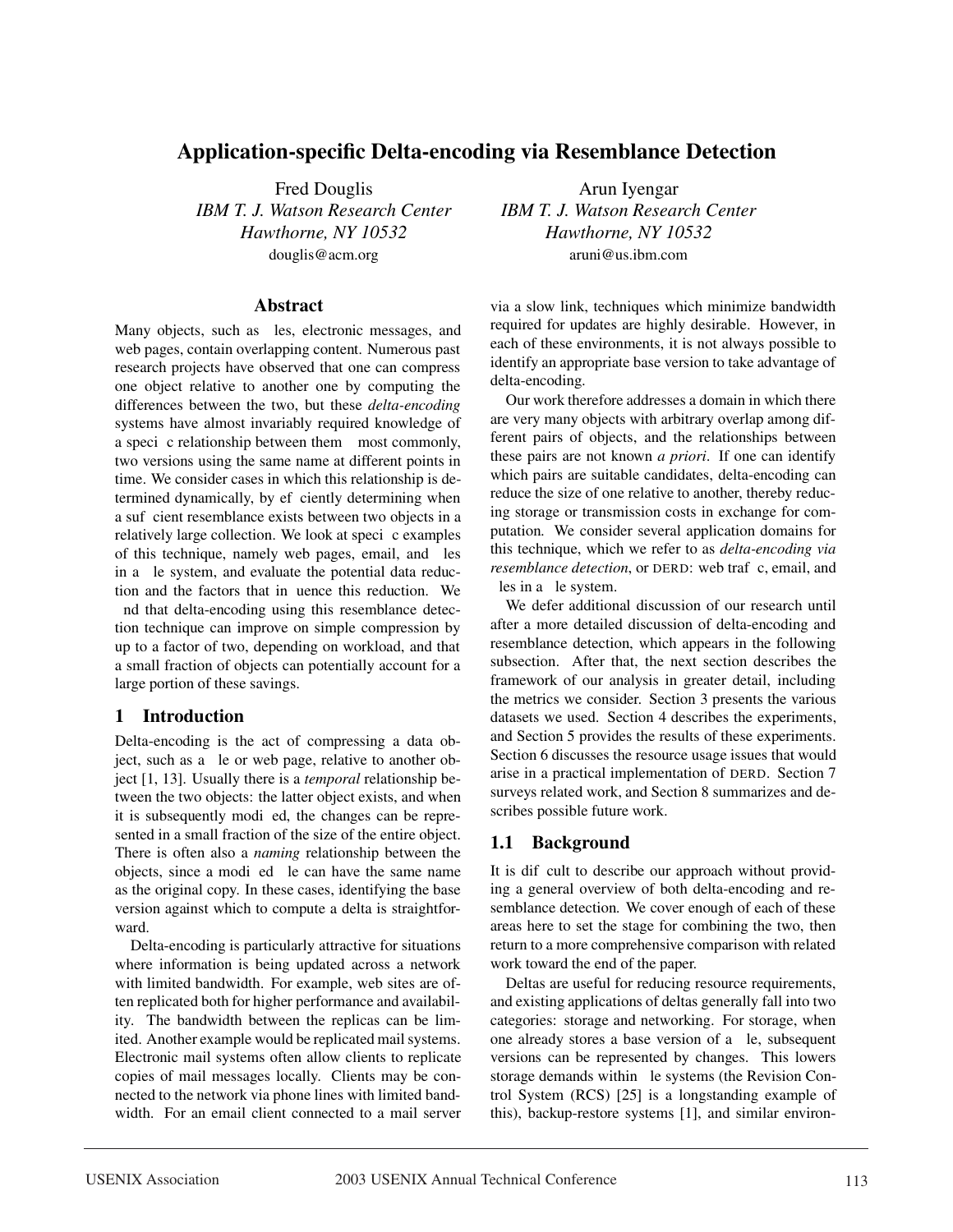ments.

Over a network, transmitting data that are already known to the recipient can be avoided. The most common approach in this case is to work from a common base version known to the sender and recipient, compute the delta, and transmit it. This technique has been applied to web traf $\blacktriangleright$  [16], IP-level network communication [24], and other domains. An extension to the traditional web delta-encoding approach is to select the base version by  $Pnding similar$ , rather than identical, URLs [7].

What if one wishes to **Þ**nd a similar **Þ**le based on *content* rather than *name*, among a large collection of  $P$ les? Manber devised a method for extracting **features** of **P**les based on their contents, in order to  $Pnd$  Ples with overlapping content ef $\triangleright$ ciently [14]. He computed hashes of overlapping sequences of bytes (also known as  $\hat{Q}$ hingles Q, then looked for how many of these hashes were shared by different Ples. Manber indicated that clustering similar  $PIes$  for improved compression would be an application of this technique. Broder used a similar approach but used a deterministic sampling of the hash values to dramatically reduce the amount of data needed for each  $\mathsf{Pl}$  [5, 6]. With his approach, a subset of features of a  $\mathsf{P}$ le is used to represent the  $\mathsf{P}$ le, and if two les share many of those features in common, there is a high probability of signibcant content in common as well. A common use for this technique is to suppress near-duplicates in search engine results [6], and variations of the technique have been used in link-level duplicate suppression  $[24]$  and  $\mathsf{P}$ le systems  $[8, 17, 20]$ .

Because the shingling technique has seen so much use in the systems community of late, we refrain from providing a detailed description of it. Brießy, it uses Rabin **Þ**ngerprints [21] to compute a hash of consecutive bytes; the key properties of Rabin **P**ngerprints are that they are efficient to compute over a sliding window, and they are uniformly distributed over all possible values. Thus, Broder $\Theta$  approach of selecting the N **Þ**ngerprints w with the smallest values effectively selects  $N$  **G**andom Q delt features in a deterministic fashion, and two documents with many features in common overall would hopefully have many of these  $N$  features in common.

## **1.2 Goals**

As Manber suggested, one can use the features of documents to identify when bles overlap and then deltaencode pairs of overlapping  $P$ les to save space or bandwidth. One goal of this work was to assess whether this technique is generally applicable, and if not, to identify some speci $\triangleright$ c instances in which it is applicable. A second goal was to evaluate a number of the parameters used in this process, such as:

• the size of a shingle,

- the amount of overlap among features necessary to get a suf<sup>p</sup>ciently small delta,
- the number of Ples with similar overlap necessary to get close to the **O**best**O**delta,
- selection of delta-encoding algorithms and parameters to those algorithms,
- whether delta-encoding the contents of specially formatted bles such as Zip bles in an applicationspeci $\triangleright$ c method is bene $\triangleright$ cial,
- and other metrics.

#### **1.3 Summary of Results**

We have found that the benenders of application-specific deltas vary depending on the mix of content types. For example, HTML and email messages display a great deal of redundancy across large datasets, resulting in deltas that are signibcantly smaller than simply compressing the data, while mail attachments are often dominated by non-textual data that do not lend themselves to the technique. A few large **Ples can contribute much** of the total savings if they are particularly amenable to delta-encoding. Application-specible techniques, such as delta-encoding an unzipped version of a zip or gzip Ple and then zipping the result, can signibreantly improve results for a particular  $\mathsf{P}$ le, but unless an entire dataset consists of such Ples, overall results improve by just a couple of percent.

Numerous parameters can be varied in assessing the bene**P**ts of deltas in this context, and we have evaluated several. The results do not appear to be sensitive to the size of shingles or the delta-encoding algorithm, within reason. The extent of the match of the number of features is a good predictor of the delta size. Perhaps most importantly, when multiple Ples match the same number of features, there is minimal difference between the *best* delta $\tilde{N}$  the smallest delta obtained across all the **PlesN** and the *average* delta. The latter two results suggest that while it is benebrial to determine the  $\mathsf{ple}(s)$ with the maximal number of matching features, only one delta need be computed. This is crucial because  $Pnd$ ing matching features, given a precomputed database of the features of other **Ples** and the dynamically computed feature set of the ble being delta-encoded, is far more ef cient than computing an actual delta.

## **2 Framework**

This section describes our approach to the problem of delta-encoding with resemblance detection in greater detail. We discuss the types of data we considered and the way in which we evaluate the potential bene**D**ts of DERD.

## **2.1 Types of Data**

In the past, delta-encoding has been used for many types of data in numerous environments. Our interest has fo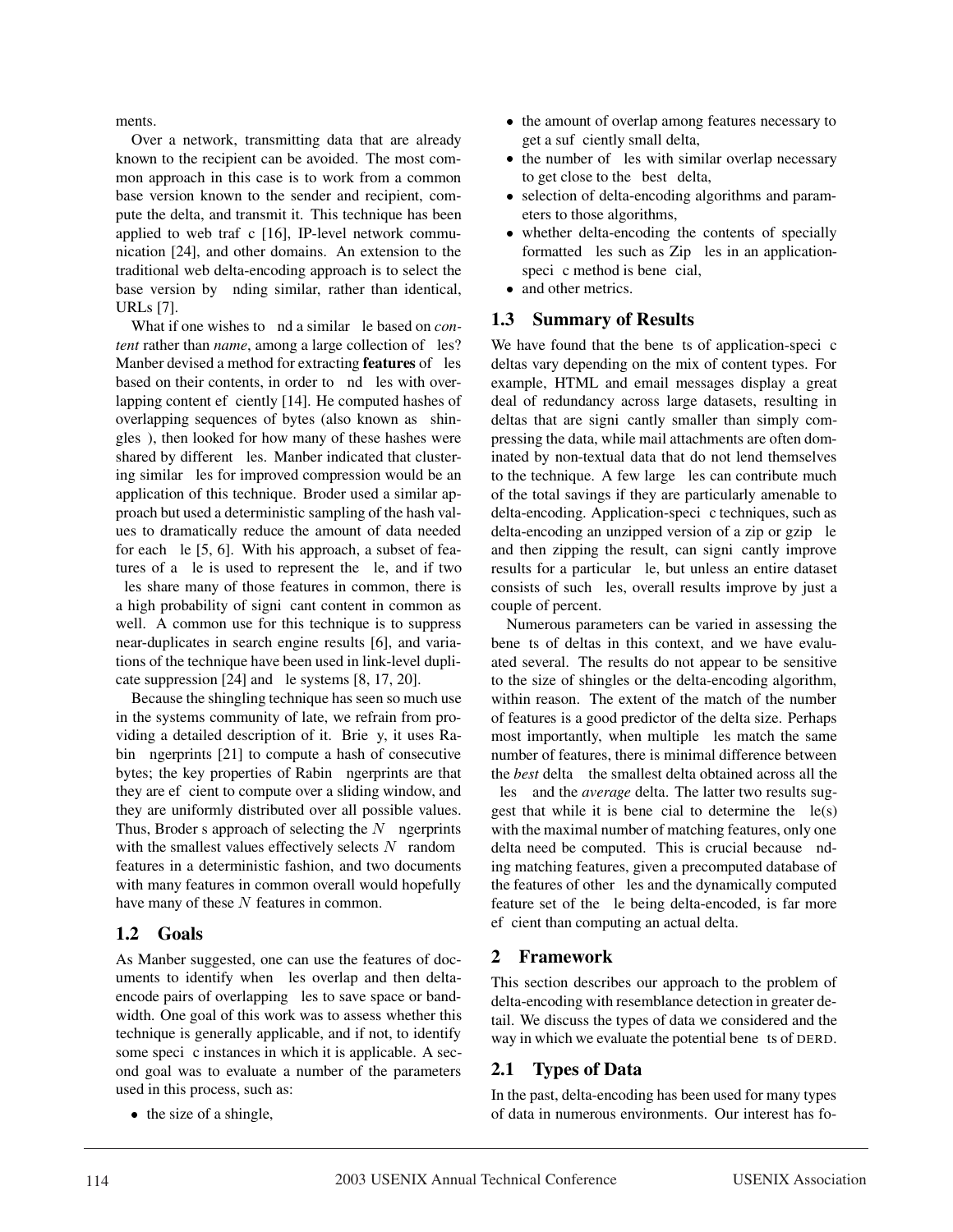cused on data that are located  $\hat{\mathbf{Q}}$ ogether,  $\hat{\mathbf{Q}}$ meaning that they belong to a single user, or they reside on a single server. Earlier work has demonstrated the potential beneÞts of deltas when the same object is modiÞed over time, whereas we consider different objects that exist at the same time. Thus far, we have analyzed web data (primarily HTML), email, and a **P**le system.

In a Research Report [10] coauthored with Kiem-Phong Vo of AT&T Labs, we previously argued that one could use Broder $\tilde{\Theta}$  technique for ef $\Phi$ ciently selecting features of objects to determine dynamically a suitable candidate to serve as the base for HTTP delta-encoding. This would be an extension to the proposed standard described in a recent RFC [15]. The report described a possible protocol but gave no statistics to support the utility of the idea in practice. In the case of individual web clients, objects must be large enough to justify the added overheads of transmitting their features, comparing the features on a client, possibly computing a new deltaencoding on the  $\beta y$  in response to the client  $\Theta$  request, and reconstructing the page on the client. Beyond that proposal, similarity among different web pages could be used for ef<sup>p</sup>cient distribution of new pages to caches in a content distribution network (CDN), or other replicas; in this case, by transmitting many pages at once, overheads could be minimized. We have estimated the best-case bene**Þ**ts for a web-based DERD system, by downloading numerous pages from several sites at a single point in time, and then comparing each page against the others. In practice, not all the other pages would be cached by an individual client, though they might be cached by a CDN if they are not completely dynamic.

In parallel with assessing the overlap of content on real web sites, we identibed the overlap of content in email and other local  $\mathsf{P}$ le system content as an appropriate application domain. At any instant, all the **Ples** are available, so in theory any  $\mathsf{P}$ le could be represented as a delta from one or more other **Ples**. As new **Ples** are created, they could be encoded against all earlier stored **P**les, especially a previous version of the same **P**le should it exist. If a  $\dot{Q}$ ive $\dot{Q}$ Ple system uses this approach, it must use techniques such as copy-on-write and reference counting to ensure that the base version against which a delta was computed is not modibed or deleted until the delta itself is no longer needed. The same approach could be used to efficiently back up a ble system: rather than delta-encoding updates in an incremental backup, the entire ble system would be compressed by identifying where similarity exists.

None of these techniques would be useful without signi cant reduction in ble sizes, so the primary focus of this study is to evaluate those reductions. Like the earlier study of deltas in HTTP [16], we consider regular compression as a basis for comparison, since compressing each object to remove internal redundancy is trivial. We analyzed several datasets: the contents of /usr on a Redhat Linux 7.1 PC, totaling nearly 2 Gbytes of data; the contents of a user  $\ddot{\mathbf{\Theta}}$  MH mail repository, with each message stored in a separate  $\mathsf{P}$ le (possibly including one or more MIME attachments) totaling 566 Mbytes of data; and the contents of several users $\tilde{Q}$  otus Notes mail, with message bodies and attachments separated into distinct Ples. Section 3 describes the datasets in detail.

## **2.2 Evaluation Metrics and Practical Considerations**

As noted above, size reduction is the crucial determining factor for the success of our proposal. This reduction must be considered not only relative to the original content, but relative to the size of the content using traditional compression tools such as *gzip*. Considering that reconstructing the original requires the reference  $\mathsf{P}\mathsf{I}\mathsf{e}$ to be available, one might favor a compressed version over a delta-encoded version if the former is marginally larger.

Furthermore, the effect of the reduction is dependent on the environment:

- If an individual **Ple** is encoded, either as a delta or simple compression, and then stored on disk or some other block-based medium, the gain is not exactly the number of bytes by which the  $\mathsf{P}$ le is reduced. Instead, it is a function of the number of blocks taken up by the  $\mathsf{P}$ le before and after encoding. For instance, if every  $\mathsf{P}$ le is rounded to the nearest 4-Kbyte boundary, then shrinking a  $\mathsf{P}$ le from 4097 bytes to 4095 bytes actually saves 1 block, i.e. 4096 bytes. More typically, a ble might be encoded but still use the same number of blocks on disk.
- Similarly, reducing traf<sup>p</sup>c over a network has low marginal bene $P$ ts if the same number of packets is used; however, if the number of round-trips in communication can be decreased, the improvement in response time is more signibulant.
- If many bles are encoded together, such as a full backup or web server replication, then the benebts are more directly related to the actual per- $\mathsf{P}$ le gains, since rounding effects are amortized over the entire dataset.

There are other evaluation metrics of interest, including:

**Computation** There are overheads due to computing the features for each  $\mathsf{Pl}$ , comparing the features of the candidate and stored **P**les, and encoding a delta once a base version is selected. Since there has been extensive research in making both deltaencoding [1] and resemblance detection [5, 6] ef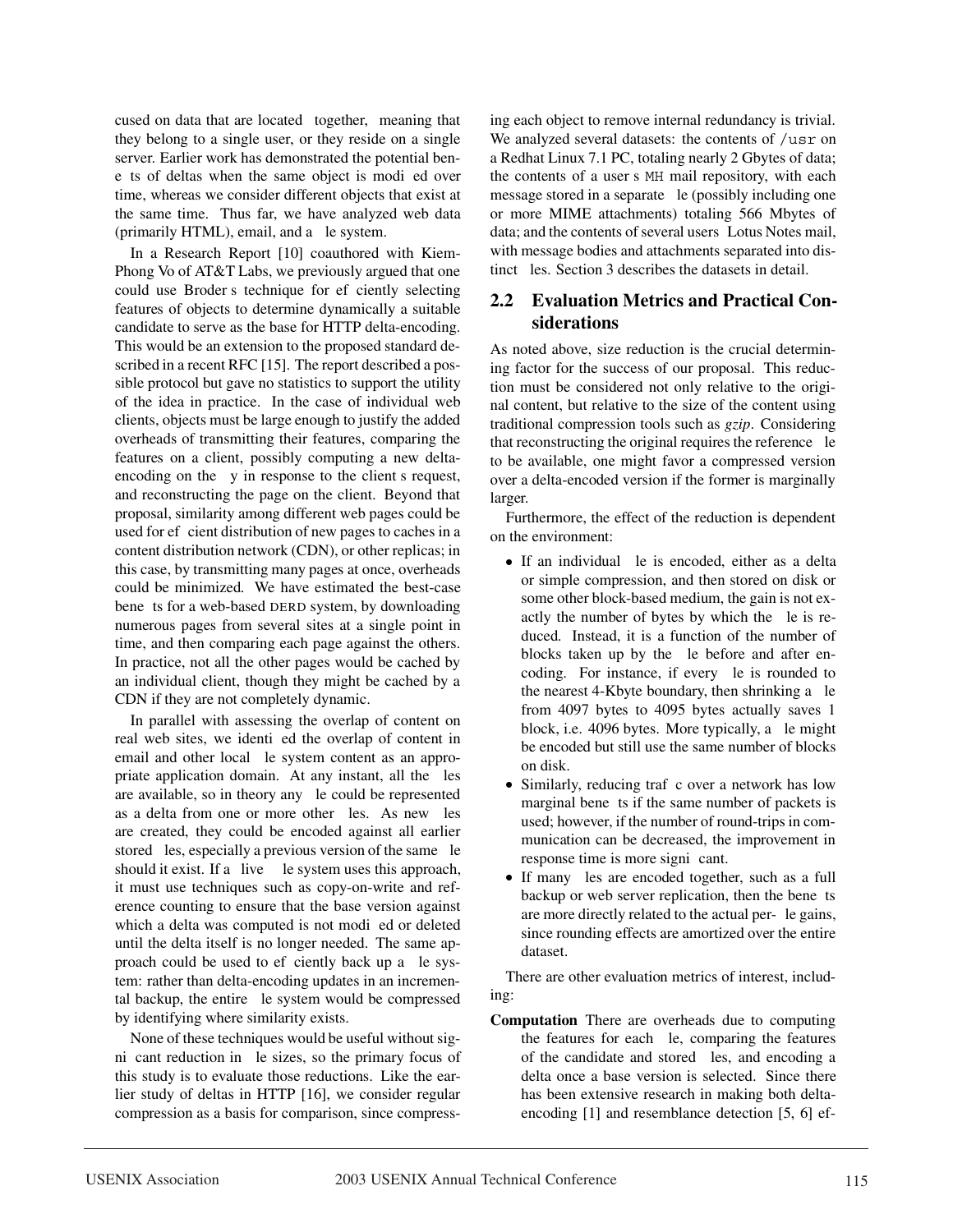cient even in enormous datasets such as Internet search engines, and because our prototype is geared toward assessing space reduction benebis rather than speed, we do not report timings in this paper. However, we discuss performance issues in general terms in Section 6.

- **Space overheads** A system that is selecting a base version given a set of features must be able to compare those features to a large set of existing  $P$ les. The overhead per **P**le may be from 50-800 bytes depending on how much information is stored, which in turn affects the quality of the comparison [6].
- **Execution parameters** There are a number of run-time parameters that can affect the performance and/or effectiveness of the system. We consider the following:
	- Size and number of features Shingling a Ple creates an enormous number of **P**ngerprints, or features, representing sequences of data. Broder $\ddot{\mathbf{\Theta}}$  technique selects a  $\ddot{\mathbf{\Theta}}$ mall $\dot{\mathbf{\Theta}}$ number of them, where  $\hat{\mathbf{Q}}$  mall $\hat{\mathbf{Q}}$  is parameterizable [5]. We evaluated the sensitivity of the results to this parameter. We also can require a minimal fraction of features to match before computing a delta, to see if the poorer matches still demonstrate bene**Þ**ts. Finally, the number of bytes used to create a single feature can vary.
	- Best matches If multiple bles match the same number of features, an exhaustive computation could determine which base ble produces the smallest delta. In fact, a **P**le matching fewer features could produce a smaller delta than one matching more features. However, in practice, one would want to consider as few base versions as possible. While it was not possible to perform an exhaustive search within large datasets, we sampled several Ples with an equal number of matching features to determine whether there is a signibularity variance among candidate base Ples.

There is also an interaction between the number of features and the quality of the match. If more features are compared, then different base **P**les can be distinguished more nely, possibly resulting in a smaller delta.

Lastly, some bles may produce particularly large savings relative to an entire dataset, while others may contribute relatively little. Assuming **P**les are sorted by the savings from encoding them, we analyze how many  $P$ les need be delta-encoded to produce a given fraction of the total bene $Pt$ .

Unzip-Rezip A small change to a ble can result in signibcant differences in a com-

pressed version of the **P**le. For example, we made a copy of the Redhat 7.1 /usr/share/dict/words (409,276 bytes, 45,424 one-word lines) and changed line six from abandon to xyzzy. We call the copy words1. Both words and words1 generated gzipped bles of about 131 Kbytes, with a difference of just four bytes in size. Encoding the differences between the uncompressed words1 and words, using vcdiff, represented the differences in just 79 bytes. In stark contrast, deltaencoding words1.gz against words.gz generated about 93 **K**bytes.

Therefore, delta-encoding two compressed Ples by encoding their uncompressed versions and compressing the result (if needed) has the potential for signibcant gains. Since zip can store an arbitrarily large number of  $P$ les and directories as a single compressed  $\mathsf{Pl}$ e, comparing its contents individually and zip-ing the results into a single zip  $\mathsf{P}$ le can have similar bene $P$ ts. One might assume that tar need not be handled specially, since it concatenates its input without compression. We **P**nd below that this hypothesis is incorrect for the three delta-encoding programs we tried. For all these datatypes, however, the overall effects depend on the mix of data: in practice, the number and size of compressed **Ples** that can bene pt from this approach may be dwarfed by all the other data.

- **Delta-encoding algorithm and parameters**
	- There are a few possible delta-encoding programs. We did not bnd signibcant differences in output sizes among the available programs; therefore, following the approach of delta-encoding in HTTP [16], we report numbers using Korn and Vo $\tilde{\mathbf{\Theta}}$  *vcdiff* [13].
- **Delta-encoding versus compression** We vary a parameter that specibles how much smaller a delta must be than simply compressing a  $\mathsf{P}$ le before the delta is used. If no delta is small enough, of the **P**les used as potential base versions, the compressed version is used instead. We use *vcdiff* for compression (deltaencoding a  $\Delta$  ple against /dev/null), due to historical reasons. Its data reduction is comparable to *gzip*, though typically slightly worse.
- **Identical files** When an identical **P**le appears multiple times in a dataset, it can be trivially encoded against another instance through the use of hash functions such as MD5. Past stud-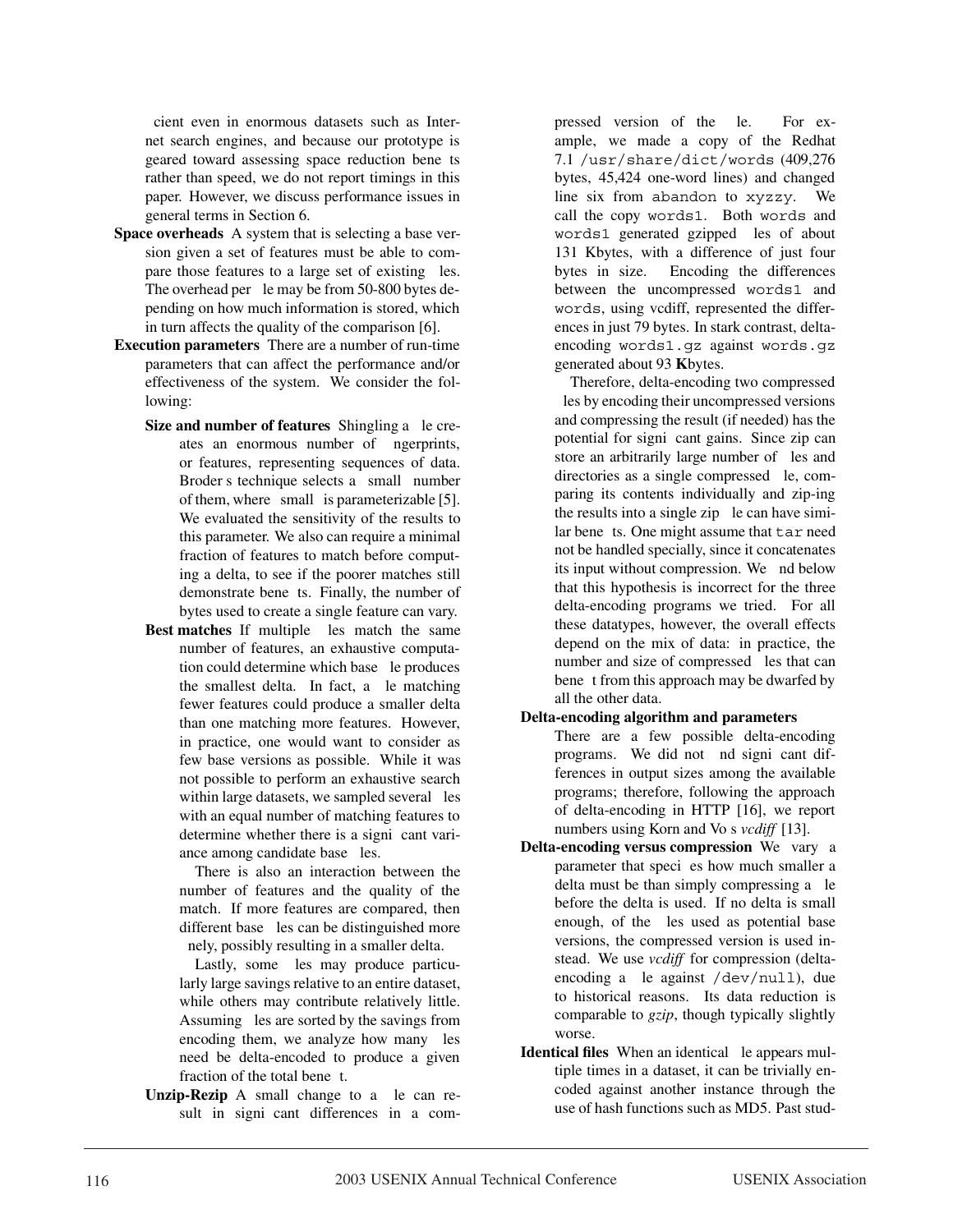ies have investigated the prevalence of mirrors on the web [4] and techniques for suppressing duplicate payloads [12]. We chose to suppress duplicates from consideration in our analysis, since they are trivially handled through other means, except when a **P**le contained in a zip archive is duplicated (since two zip **Ples may** have many identical **Ples** and some changed content, and our unzip-rezip procedure would match up the identical  $PIes$ ).

#### **3 Datasets**

We separate our analyses into two types of data: web pages and  $P$ les in a  $P$ le system. We lump email into the latter category, since in general we expect the benePts to be greater for static encoding (space reduction) than network transmission. Note that not all the datasets we analyzed are discussed further in this paper, but we include them in the tables to give a sense of the variability of the results.

# **3.1 Web Data**

Ideally, to analyze the bene**D**ts of DERD for the web, one would study a live implementation over an extended time, and/or use full content traces to simulate an implementation. The latter approach was used effectively to study delta-encoding based on identical URLs [16], but such traces are difficult to obtain.

Instead, we used the *w3get* program to download a small set of root web pages, and recursively the pages linked from them, up to two levels. We specibually excluded ble sufbxes that suggested image data, such as JPG and GIF, focusing instead on the base pages. This is partly because delta-encoding has already been demonstrated to be ineffective across two different image  $P$ les, even having the same name [16], and partly because images change more slowly than HTML [9] and are more likely to be cached in the **Prst** place.

While periodic downloads of speci $\triangleright$ c web pages have been used in the past to evaluate delta-encoding [13], cross-page comparisons require a single snapshot of a large number of pages. We believe these pages, and the results obtained from them, demonstrate a high degree of overlap in content between pages on the same site; this has been observed in other research due to the high use of  $\hat{\mathbf{Q}}$ emplates $\hat{\mathbf{Q}}$ for creating dynamic pages [3, 23].

Table 1 lists the sites accessed, all between 24-26 July 2002, with the number of pages and total size. Note that in the case of Yahoo!, the download was aborted after about 27 Mbytes were downloaded, as that offered sufpcient data to perform an analysis, and it was unclear how much additional data would be retrieved if left unchecked.

# **3.2 File Data**

We used two types of  $\mathsf{P}$ le data, which are summarized in Table 2. First, we scanned the entire /usr directory in a nearly unmodibed Redhat Linux 7.1 distribution, totaling just under 2 Gbytes of data in over 100K bles. Second, we examined email from several users and in several formats. Much of our analysis used over 500 Mbytes of one user $\ddot{\textbf{Q}}$  UNIX-based email, which is stored individually in separate **Ples** by the MH mail system. The remaining data came from Lotus Notes, which stores message bodies and attachments as separate objects in a ßat- $\Psi$ le document database. We studied the attachments of **Þ**ve users and the message bodies of two.

# **4 Experiments**

As described in Section 2.2, we varied a number of parameters in the delta-encoding and resemblance detection process. Our general goals were to determine how much more data could be eliminated by using deltas rather than just compression, and how sensitive that result would be to this set of parameters. In particular, we wanted to estimate the minimal work a system might do to get a reasonable bene $Pt$  (i.e., the point of diminishing returns).

In general, we **b**xed the parameters to a common set. We then varied each parameter to evaluate its effect. Table 3 lists these parameters, with a brief description of each one, the default value in **boldface**, and other tested parameters. The parameters are clustered into two sets: the  $P$ rst controls the pass over the data to compute the features, and the second controls the comparison of those features and computation of the deltas.

In some cases, due to space constraints, we do not present additional details about variations in parameters that did not signibcantly affect results; these are denoted by *italic text*. Additional descriptions of many of the parameters were given above in Section 2.2. Note that min features ratio is special, in that it is possible to compute the savings for each number of matching features and then compute a cumulative bene<sup>b</sup>t for each number of matches in a later stage, as demonstrated in Section 5.1.

# **4.1 Implementation Details**

Most of the work to encode differences based on similarity is performed by a pair of Perl scripts. One of these recursively descends over a set of directories and invokes a Java program to compute the features. Each computation is a separate invocation of Java, though that could be optimized. Once a  $\mathsf{Ple}\bar{\mathsf{Q}}$  features have been computed, they are cached in a separate  $\mathsf{P}$ le.

The other script takes the precomputed set of  $\varepsilon$ names and features, and for each **P**le determines which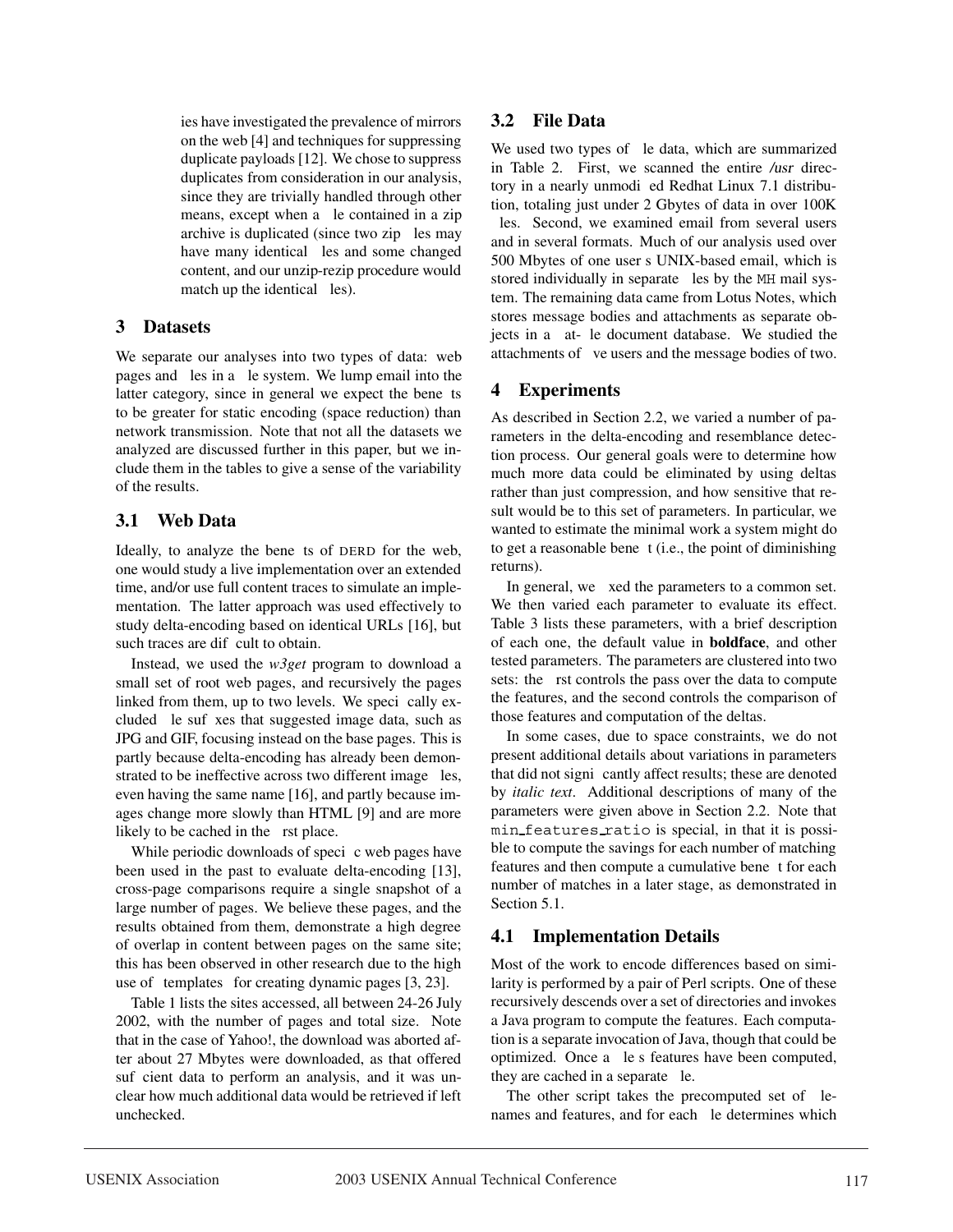| Name           | <b>Files From</b> | <b>Files</b> | Size (Mbytes) | Delta $\%$ | $\mathrm{Comp}\,\%$ |
|----------------|-------------------|--------------|---------------|------------|---------------------|
| Yahoo          | yahoo.com         | 3.755        | 27.55         |            | 34                  |
| <b>IBM</b>     | ibm.com           |              | 3.21          | 19         | 36                  |
| <b>Masters</b> | masters.com       | 192          | 3.19          |            | 35                  |
| <b>CNN</b>     | cnn.com           | 73           | 2.53          | 15         | 29                  |
| Wimbledon      | wimbledon.com     | 190          | 2.40          | 10         |                     |

**Table 1:** Web datasets evaluated. Delta and compression percentages refer to the size of the encoded dataset relative to the original.

| <b>Name</b>             | <b>Files From</b>                                                 | <b>Files</b>    |                 | <b>Size</b> |            | Comp% |
|-------------------------|-------------------------------------------------------------------|-----------------|-----------------|-------------|------------|-------|
|                         |                                                                   | <b>Included</b> | <b>Excluded</b> | (Mbytes)    | Delta $\%$ |       |
| usr/                    | 'usr                                                              | 102,932         | 1,250           | 1,964.16    | 36         | 45    |
| MH                      | one user $\ddot{\mathbf{\Theta}}$ MH directory                    | 87,005          |                 | 565.69      | 34         | 54    |
| User1_Bod               | User 1 <sup><math>\ddot{\text{Q}}</math></sup> Notes mail bodies  | 3.097           |                 | 5.97        | 29         | 60    |
| $User1\_Att$            | User 10 Notes mail attach.                                        | 189             |                 | 81.29       | 71         | 75    |
| User <sub>2_Bod</sub>   | User 20 Notes mail bodies                                         | 445             |                 | 1.18        | 42         | 56    |
| $User2\_Att$            | User 2Q Notes mail attach.                                        | 1.078           |                 | 417.35      | 32         | 37    |
| $User3$ <sub>-Att</sub> | User 30 Notes mail attach.                                        | 140             |                 | 36.18       | 52         | 61    |
| User4_Att               | User 4 <sup><math>\ddot{\text{Q}}</math></sup> Notes mail attach. | 1,982           |                 | 991.45      | 53         | 66    |

Table 2: File datasets evaluated. Excluded Ples are explained in the text. Delta and compression percentages refer to the size of the encoded dataset relative to the original.

other *Ples* have the maximum number of matching features. Currently this is done by identifying which features a ble has, and incrementing counters for all other Ples with a given feature in common, using the value of the feature as a hash key. This records the most features in common at any point,  $F$ . After all features are processed, any **Ples** that have at least one feature in common are sorted by the number of matching features. Typically, only the **Ples** that match exactly  $F$  features are considered as base versions, up to the max comparisons parameter, but if the best matches fail to produce a small enough delta, poorer matches are considered until the maximum is reached. There are methods to optimize this comparison by precomputing the overlap of Ples, as well as through estimation [22], which we intend to integrate at a later date.

Delta-encoding is performed by one of a set of programs, all written in C. Once a pair of **Ples** has been so encoded, the size of the output is cached. Occasionally, the delta-encoding program might generate a delta that is larger than the compressed  $\mathsf{Pl}$ e, or even larger than the original  $\mathsf{P}$ le. In those cases, the minimum of the other values is used.

For a given dataset, the results are reported by listing how many **P**les have a maximum features match for a given number of features, with statistics aggregated over those  $P$ les: the original size, the size of the delta-encoded output, and the size of the output using *vc-* diff compression (delta-encoding against /dev/null, comparable to *gzip*). Table 4 is an example of this output. The rows at the top show dissimilar  $P$ les, where deltas made no difference, while the rows at the bottom had the greatest similarity and the smallest deltas. The BestDelta and AvgDelta columns show that, in general, there was at most a 1% difference in size (relative to the original  $\mathsf{P}$ le) between the best of up to ten matching  $\mathsf{P}$ les and the average of all ten. This characteristic was common to all the datasets. Correspondingly, in all the  $Pg$ ures, the curves for the savings for delta-encoding depict the average cases.

There are two apparent anomalies in Table 4 worth noting. First, there is a substantial jump in size at the complete 30/30 features match, despite a consistent number of Ples, showing a much higher average Ple size. This is skewed by a large number of nearly identical bles, resulting from form letters attaching manuscripts for review; if each manuscript was sent to three persons and the features in the large common data were all selected by the minimization process, they all match in every feature. (This is a desirable behavior, but may not be typical of all datasets.) Second, the Ples with 0—2 out of 30 features matching have a dramatically worse compression ratio than the other data. We believe these are attributable to types of data that neither match other **Ples** to a great extent nor exhibit particularly good compressibility from internally repeated text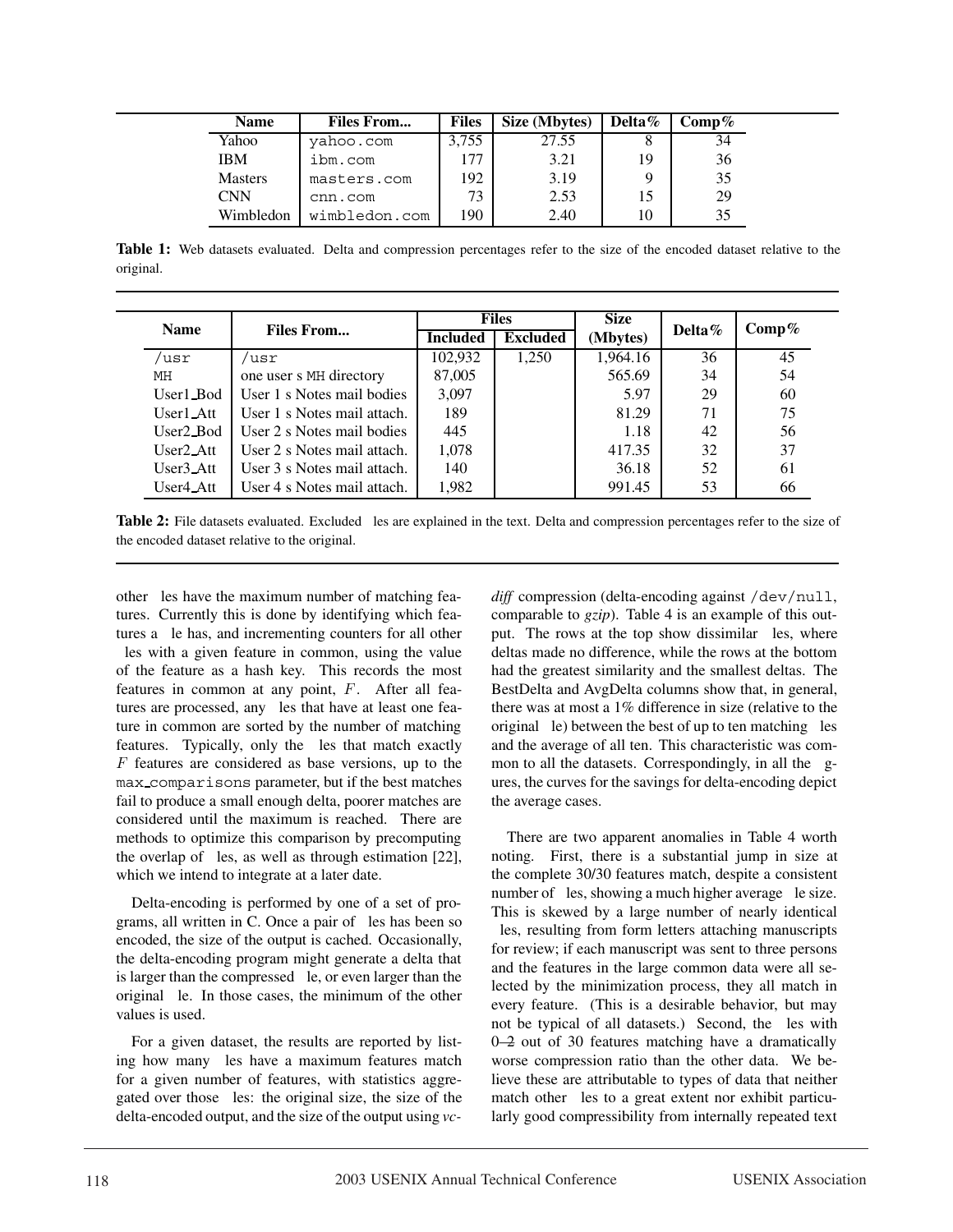| Processing    | <b>Parameter</b>          | <b>Description</b>                                                                            | <b>Values</b>                      |
|---------------|---------------------------|-----------------------------------------------------------------------------------------------|------------------------------------|
| <b>Stage</b>  |                           |                                                                                               |                                    |
|               | shingle_size              | Number of bytes in a <b>P</b> ngerprinted<br>shingle                                          | 20, 30                             |
|               | num_features              | Number of features compared                                                                   | 30, 100                            |
| Preprocessing | min_size                  | Minimum size of an individual <b>Ple</b> to<br>include in statistics                          | 128, 512 bytes                     |
|               | unzip                     | Should zip <b>Ples</b> be unzipped before<br>comparison                                       | ves, no                            |
|               | qunzip                    | Should qz Ples be unzipped before<br>comparison                                               | yes, no                            |
|               | static files              | Whether encoding A against B pre-<br>cludes encoding B against A                              | web=no, Ples=yes                   |
|               | program                   | Program to perform delta-encoding                                                             | vcdiff                             |
|               | exhaustive_search         | Whether to compare against all <b>Ples</b> ,<br>or just best matches                          | no, yes                            |
| Encoding      | max_comparisons           | Maximum number of <b>Ples</b> to compare<br>against, with equal maximal matching<br>features  | 10, $1, 5$                         |
|               | min_features_ratio        | What fraction of features must match<br>to compute a delta?                                   | $0-1$ (cumulative<br>distribution) |
|               | improvement.<br>threshold | What is the maximum size of a delta,<br>relative to simple compression, for it<br>to be used? | 25%, 50%, 75%,<br>100%             |

**Table 3:** Parameters evaluated. **Boldface** represents defaults, and *italics* represent evaluated cases not reported here.

| <b>Matches</b> | <b>Files</b> | Size (Mbytes) | <b>BestDelta</b> $(\%)$     | AvgDelta $(\% )$ | Compressed $(\% )$ |
|----------------|--------------|---------------|-----------------------------|------------------|--------------------|
| $\theta$       | 230          | 4.37          | 65                          | 65               | 65                 |
|                | 2634         | 95.09         | 64                          | 65               | 65                 |
| 2              | 3308         | 63.87         | 58                          | 58               | 60                 |
| 3              | 3927         | 30.86         | 39                          | 40               | 45                 |
| $\overline{4}$ | 4284         | 32.53         | 31                          | 32               | 39                 |
| 5              | 4710         | 22.86         | 35                          | 36               | 46                 |
|                |              |               | $\cdots$                    |                  |                    |
| 27             | 294          | 2.85          | 4                           | 4                | 46                 |
| 28             | 227          | 3.09          | $\mathcal{D}_{\mathcal{A}}$ | 2                | 44                 |
| 29             | 174          | 9.39          | $\Omega$                    | $\Omega$         | 43                 |
| 30             | 224          | 91.38         |                             |                  | 48                 |
| All            | 87005        | 565.69        | 34                          | 34               | 54                 |

**Table 4:** Delta-encoding and compression results for the MH directory. Percentages are relative to original size, e.g. 34% means deltas save about two-thirds of the original size. Boldfaced numbers are explained in the text. This table corresponds to the graphical results in Figure 1.

strings. MIME-encoded compressed data would have this attribute, when the same compressed ble does not appear in multiple messages.

To analyze the benePts of unzipping Ples, encoding them, and zipping the results, we take two approaches. Zip Ples can contain entire directory hierarchies, while gzip Ples compress just one Ple. Therefore, for zip Ples, we create a special ZIPDIR directory, into which the contents are *unzip*ped before features are calculated. We assume there are no additional benepts to compression, since zip has already taken care of that. For deltas, we delta-encode each  $\mathsf{P}$ le in this directory, storing the results in a second temporary directory, and then zip the results. For *qzip* **Ples**, we *gunzip* the **Ples**, compute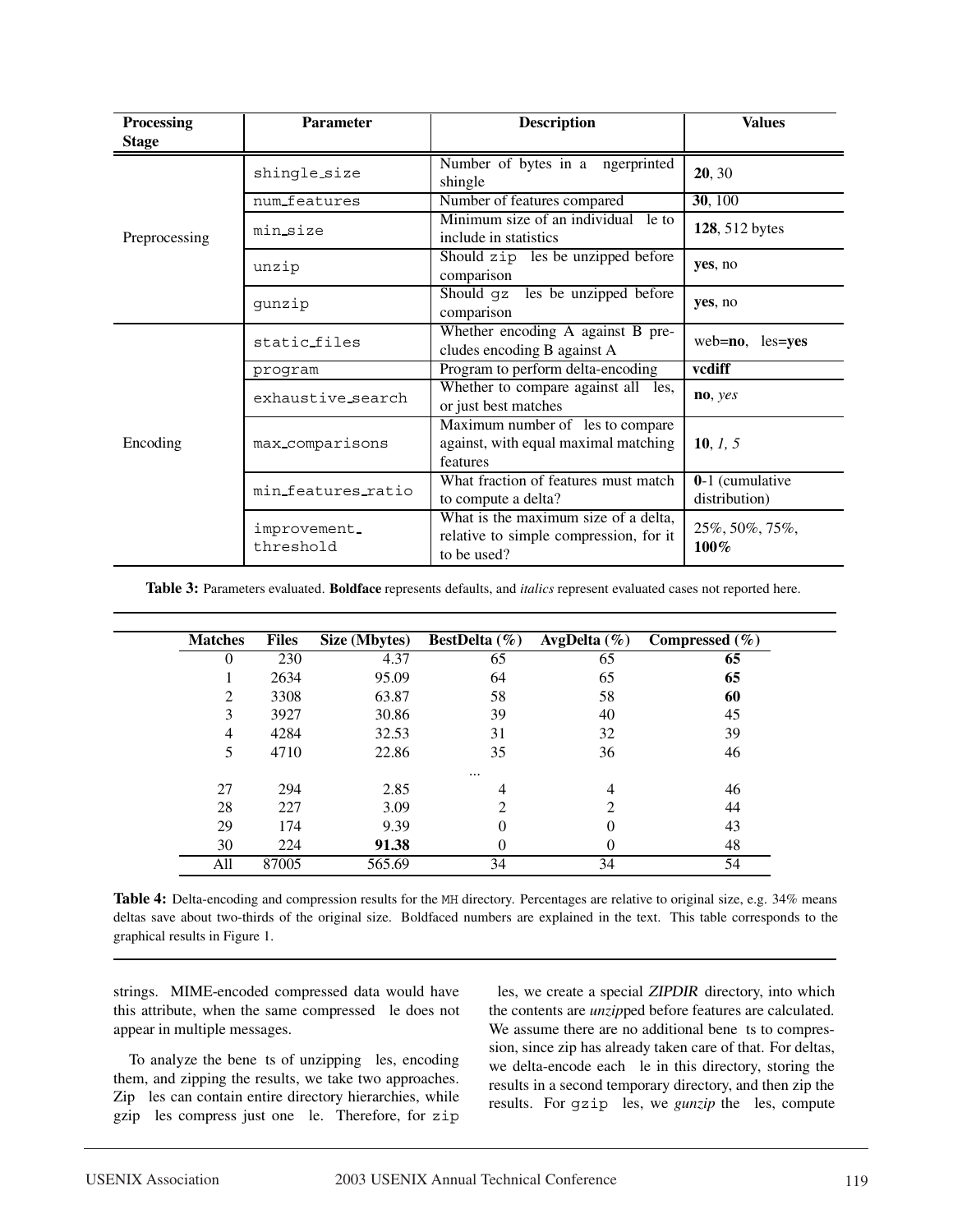the features, and discard the uncompressed output. Each time we delta-encode a gzipped  $\mathsf{P}$ le, either as the reference or the version, we uncompress it on the  $\beta y$  (the most recent uncompressed version  $\mathsf{P}$ le is then cached and reused for each encoding). Section 5.4 discusses the added bene**P**ts of these two approaches.

In some cases, the features for all the bles in a single dataset, with other run-time state, resulted in a virtual memory image that exceeded the 512 Mbytes of physical memory on the machine performing the comparisons  $\hat{N}$ this is an artifact of our Perl-based prototype, and not inherent to the methodology, as evidenced by the scale of the search engines that use resemblance detection to suppress duplicates [6]. For the usr and MH datasets, we preprocessed the data to separate them into manageable subdirectories, then merged the results. This would result in  $P$ les in different partitions not being compared: for example, a **Ple** in Mail/conferences would not be compared against a  $\mathsf{D}$ le in Mail/projects. In general, spatial locality would suggest that the best matches for a **P**le in Mail/conferences would be found in Mail/conferences. (We subsequently validated this theory by rerunning the script on all MH directories at once, using a more capable machine, with no signibulated difference in the overall benebits.) Also, since partitions were based on subdirectories of a single root such as /usr, it also would result in some partitions having too few **Ples** to perform meaningful comparisons; we skipped any subdirectories with fewer than 100 **P**les, resulting in a small fraction of  $P$ les being omitted (listed in Table 2).

## **5 Results**

Here we present our analyses. We start with overall beneÞts for different types of data, then describe how varying certain parameters impacts the results.

# **5.1 Overall Benefits**

Our overall goal is to reduce ble sizes and to evaluate how sensitive this reduction is to different data types, the amount of effort expended, and other considerations. Table 4 gives a sense of these results, in tabular form, for a dataset that is particularly conducive to this approach; Figure 1 shows the same data graphically. Figure 1(a) plots compressed sizes and delta-encoded sizes, as well as the original total  $\mathsf{P}$ le sizes, against the number of matching features. For each possible number of matching features from 0—30, we plot the total data of les having that number of matching features as their maximum match. As we expected, the more features match, the smaller the delta size. The cumulative effect is shown in Figure 1(b). In this graph (as well as several subsequent ones with the same label on the Xaxis), a point  $(X,Y)$  shows that the total data size obtained using a particular technique such as compression or delta-encoding is  $Y$  if all  $\blacktriangleright$  bes with at least  $X$  maximal matching features are encoded. For instance, the Yvalue of the point on the *Compressed* curve with X-value 15 is the percent of the total data size obtained if all Ples matching at least one other  $\mathsf{P}$ le in at least 15 features are compressed. Figure  $1(b)$  shows that the most bene $\blacktriangleright$  is derived from including all **Ples**, even with zero matches, although in those cases these benePts come from compression rather than deltas $\tilde{N}$  recall that the size of a delta is never larger than delta-encoding it against the empty le, i.e., compressing it.

Figure 2(a) shows the cumulative bene $P$ ts of deltas and compression for two of the static datasets: usr, and the MH data. Figure 2(b) does the same for two of the web datasets, IBM and Yahoo. Both graphs are limited to two datasets in order to avoid cluttering them with many overlapping lines, but the bottom-line savings for the other datasets were reported in Table 2 and Table 1, respectively. In each, the different datasets show different bene $P$ ts, due to the amount of data being compared and the nature of the contents. Specibcally, the graphs have very different shapes because many more **Ples** in the web datasets have high degrees of overlap.

# **5.2 Contributions of Large Files**

The graphs presented thus far have emphasized the effect of statistics such as the number of features that match. Another consideration is the skew in the savings: *do a small number of files contribute most of the benefits of delta-encoding*? In the case of the MH dataset, such a skew was suggested by the statistics in Table 4, which showed 91 of the 566 Mbytes matching in all 30 features and delta-encoding to virtually nothing.

We visualize an answer to this question by considering every  $\mathsf{P}$ le in a particular dataset, sorting by the most bytes saved for any delta obtained for it, and plotting the cumulative distribution of the savings as a function of the original  $P$ les. Figure 3(a) plots the cumulative savings of the MH dataset (as a fraction of the original data) against the fraction of *files* used to produce those savings or the fraction of *bytes* in those **Ples**. In each case the savings for DERD and strict compression are shown as separate curves. Finally, points are plotted on a loglog scale to emphasize the differences at small values, and note that the Comp by byte% curve starts at just over  $2\%$  on the X-axis.

The results for this dataset clearly show signibcant skew. For example, for deltas,  $1\%$  of the **P**les account for 38% of the total 65% saved; encoding 25% of the bytes will save 22% of the data. Compression also shows some skew, since some **P**les are extremely compressible. If one compressed the best  $P$ les containing 25% of the bytes, one would save 17% of the data. This degree of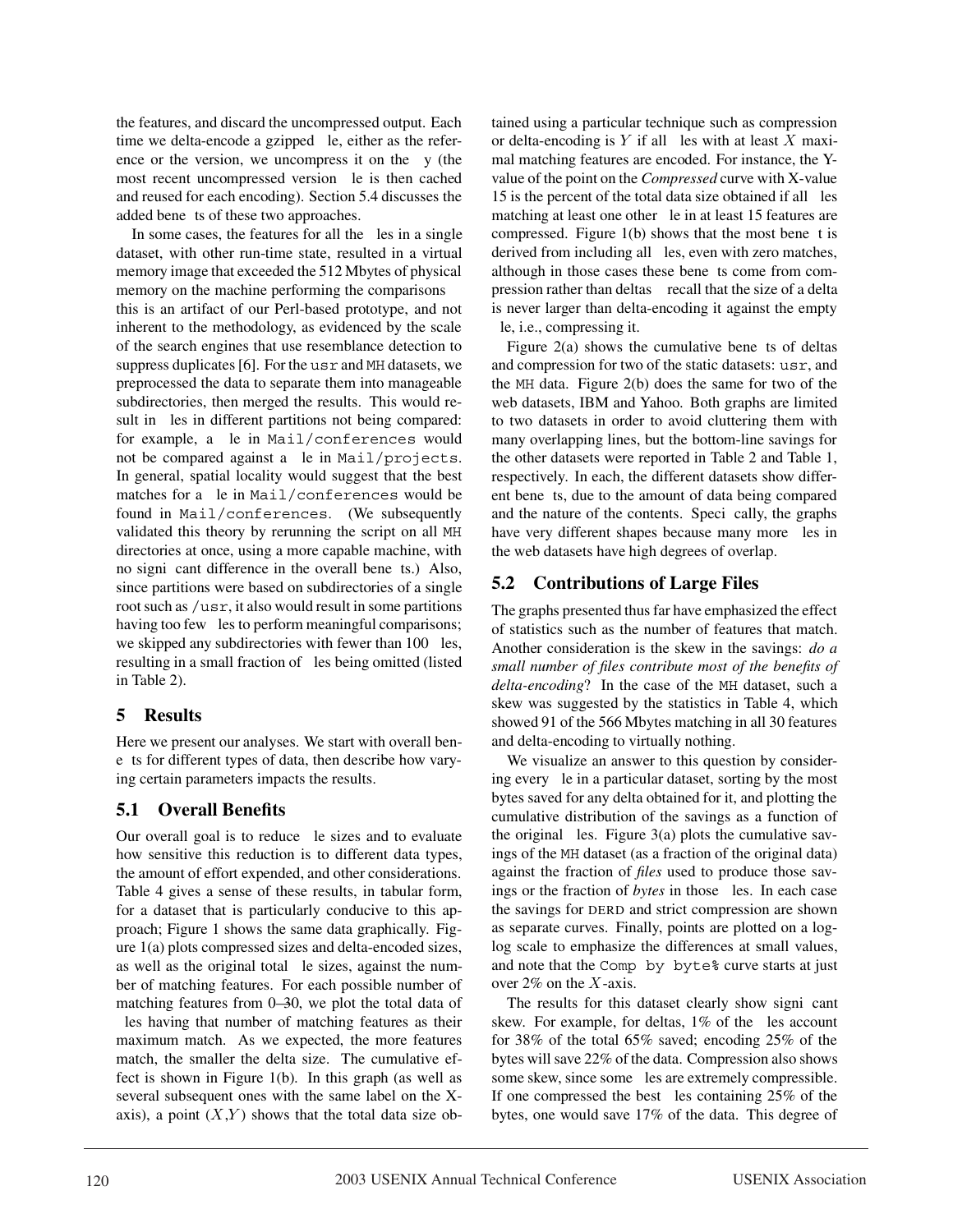

(a) Total data sizes for the original dataset, using compression, and using DERD, for individual numbers of matching features. Most of the data match very few features in any other  $\v{p}$ le, or match all the features. The y-axis is on a log scale.



(b) Cumulative benebts. The y-axis shows the relative size, in percent, of compressing or delta-encoding each  $\v{p}$ le. A point on the x-axis shows the bene $Pt$  from performing this on all  $P$ les that match at least that many features.

**Figure 1:** Effect of matching features, for the MH data. These **P**gures graphically depict the the data in Table 4.



(a) Static datasets.



Figure 2: Effect of matching features, cumulative, for several datasets.

skew suggests that heuristics for intelligently selecting a subset of potential delta-encoded pairs, or compressed bles, could be quite benebrial.

#### **5.3 Effects of File Blocking**

Section 2.2 referred to an impact on size reduction from rounding to **Þ**xed block sizes. In some workloads, such as ble backups, this is a non-issue, but in others it can have a moderate impact for small blocks and a substantial impact for large ones.

Figure 3(b) shows how varying the blocksize affects overall savings for the MH dataset. Like Figure 3(a), it plots the cumulative savings sorted by contribution, but it accounts for block rounding effects. A 1-Kbyte minimum blocksize, typical for many UNIX systems with fragmented  $\mathsf{P}$ le blocks, reduces the total possible ben $e$ **Ex** of delta-encoding from around 66% (assuming no rounding) to 61%, but a 4-Kbyte blocksize brings the bene Pt down to 40% since so many messages are smaller than 4 Kbytes.

#### **5.4 Handling Compressed and Tarred Files**

Section 2.2 provided a justi cation for comparing the uncompressed versions of zip and gzip  $P$ les, as well as a hypothesis that tar **Ples** would not need special treatment. For some workloads this is irrelevant, since for example the MH repository stored all messages with full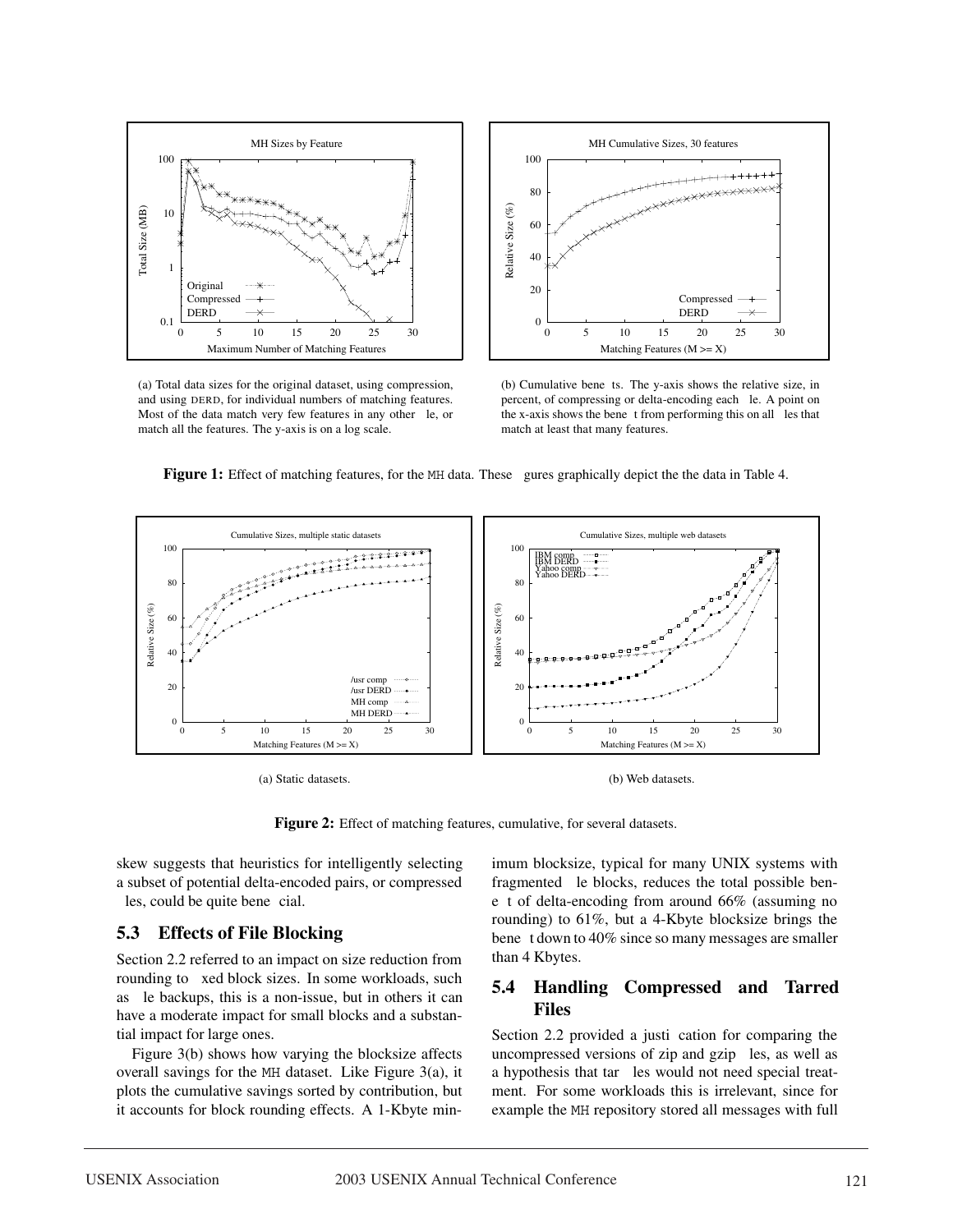

(a) Relative savings as a function of cumulative  $P$ les, by count or by bytes. Plotted on a log-log scale.



(b) Relative savings assuming no ble blocking, or rounding to 1-Kbyte or 4-Kbyte units.

**Figure 3:** Cumulative savings from MH **P**les, sorted in order of contribution to total savings.

bodies, uncompressed. An attachment might contain MIME-encoded compressed bles, but these would be part of the single **P**le being examined, and one would have to be more sophisticated about extracting these attachments. In fact, there was no single workload in our study with large numbers of both zip and gzip Ples, and overall bene**D**ts from including this feature were only 1-2% of the original data size in any dataset. For example, the User4 Attach workload, which had the most zip les, only saved an additional 2% over the case without special handling. Even though the zip **Ples** themselves were reduced by about a third, overall storage was dominated by other **Ple** types.

We expected directly delta-encoding one tar **D**le against a similar tar ble to generate a small delta if individual **Ples** had much overlap, but this was not the case in some limited experiments. Vcdiff generated a delta about the size of the original gzipped tar  $\mathsf{Pl}$ e, and two other delta programs used within IBM performed similarly. We tried a sample test, using two email tar **P**le attachments unpacked into two directories, and then using DERD to encode all **Ples** in the two directories. We selected the delta-encoded and compressed sizes of the individual Ples in the smaller of the tar Ples, and found delta-encoding saved 85% of the bytes, compared to  $71\%$  for simple compression of individual  $P$ les and 79% when the entire tar **Þ**le was compressed as a whole. Depending on how this extends to an entire workload, just as with zip and gzip, these savings may not justify the added effort.

## **5.5 Deltas versus Compression**

By default, our experiments assumed that if a delta is at all smaller than just using compression, the delta is

used. There are reasons why this might not be desirable, such as a web server using a cached compressed version rather than computing a specialized delta for a given request. As another example, consider a **P**le system backup that would require both a base  $\mathsf{P}$ le and a delta to be retrieved before producing a saved  $\vDash$ e: if the compressed version were 25% larger than the delta, it would consume that extra storage, but restoring the **P**le would involve retrieving  $125\%$  of the delta  $\circ$  size rather than the delta and a base version that would undoubtedly be much larger than that 25%.

We varied the threshold for using a delta to be 25— 100% of the compressed size, in increments of 25%. Figure 4 shows the result of this experiment on the MH dataset. There is a dramatic increase in the relative size of the delta-encoded data at higher numbers of matching features, because in some cases, there is no longer a usable match at a given level. The most interesting metric is the overall savings if all bles are included, since that no longer suffers from this shift; the relative size increases from about 35% to about 45% as the threshold is reduced.

# **5.6 Shingle Size**

Unlike some of the other parameters, the choice of shingle size $\tilde{N}$  within reason $\tilde{N}$  seems to have minimal effect on overall performance. As an example, Figure 5 shows how the size reduction varies when using shingle sizes of 20 versus 30 bytes. If all bles are encoded, even for minimal matches, the total size reduction is about the same. If a higher value of min features ratio is used, the 20-byte shingles produce smaller deltas for the same threshold within a reasonable range (10-15 of 30 features matching).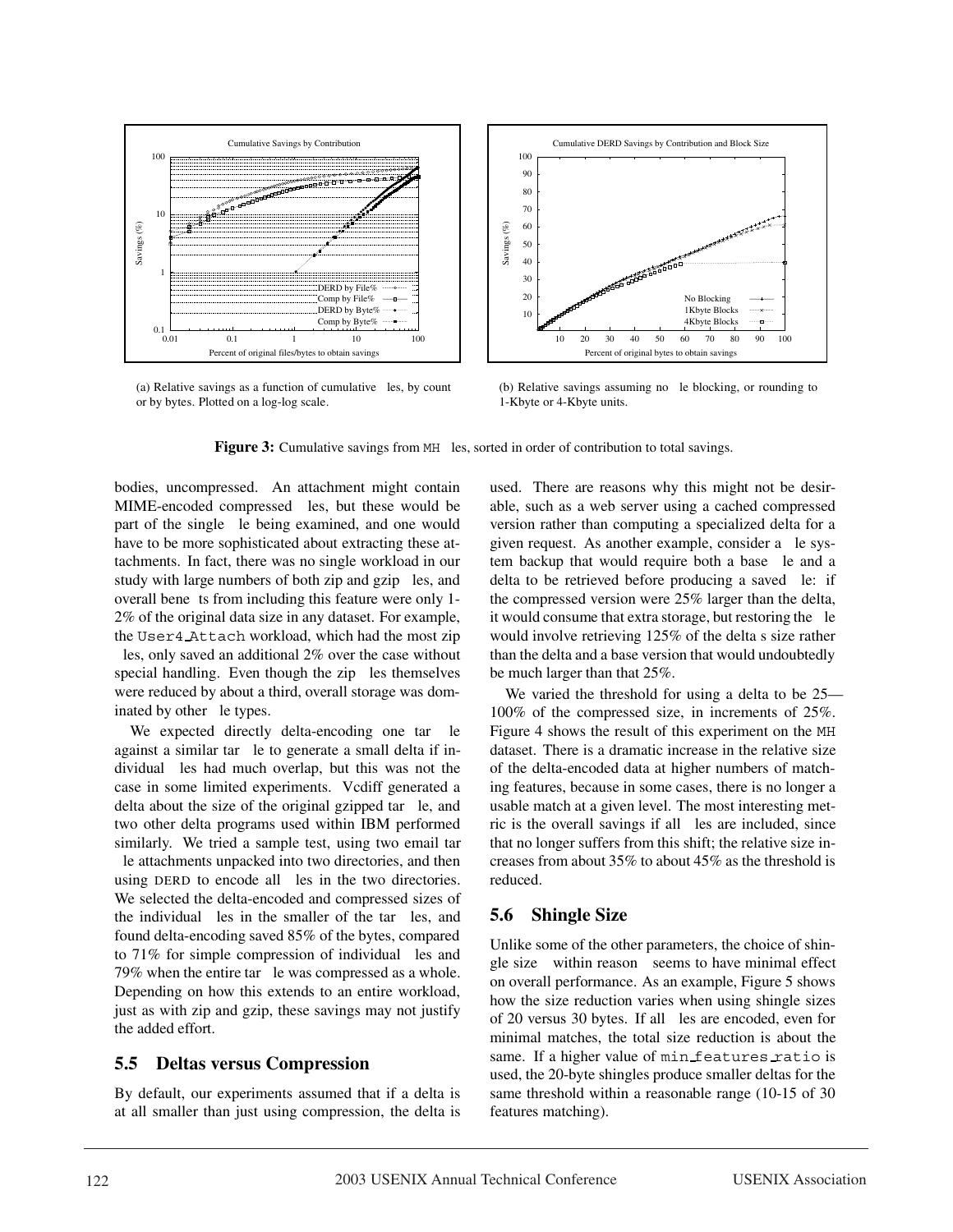

**Figure 4:** Effect of limiting the use of deltas to a fraction of the compressed  $\mathsf{Pl}$ e, for the MH dataset.



Figure 5: Effect of varying the shingle size between 20 and 30 bytes, for the MH dataset.

#### **5.7 Number of Features**

The number of features used for comparisons represents a tradeoff between accuracy of resemblance detection and computation and storage overheads. In the extreme case, one could use Manber $\ddot{\Theta}$  approach of computing and comparing every feature, and have an excellent estimate of the overlap between any two **Ples**. The other extreme is to use no resemblance detection at all or have just a handful of features. Since we have found a fair amount of discrimination using our default of 30 features, we have not considered fewer features than that, but we did compute the savings for the MH dataset from using 100 features instead of 30. The results were virtually indistinguishable in the two cases  $\tilde{N}$  leading to the conclusion that 30 features are preferable, due to the lower costs of storing and comparing a given number of features.

Broder has described a way to store the features even more compactly, such as 48 bytes per  $\mathsf{P}$ le, by treating the features as aggregates of multiple features computed in the  $\hat{Q}$ raditional $\hat{Q}$ method [6]. For one such meta-feature to match, all of some subset of the regular features must match exactly, suggesting a higher degree of overlap than we felt would be appropriate for DERD.

#### **6 Resource Usage**

A system using our techniques to efpeiently delta encode **P**les and web documents could compute features for objects when it **Þrst becomes aware of them.** The cost for determining features is not that high, and it could be amortized over time. The system could also be tuned to perform delta-encoding when space is the critical resource and to store things in a conventional manner when CPU resources are the bottleneck.

Using 30 features of 4 bytes apiece, the space overhead per  $\mathsf{P}$ le is around 120 bytes. For large  $\mathsf{P}$ les, this is insigni **cant**. Once the features for a **p**le have been determined, it requires  $O(n)$  operations to determine the maximum number of matching features with existing les where  $n$  is the total number of  $P$ les. However, to get a reasonably good number of matching features, it is not always necessary to examine features for all of the existing **Ples.** A reasonable number of matching features can often be determined by only examining a fraction of the objects when the number of objects is large. That way, the number of comparisons needed for performing ef beient delta-encoding can be bounded.

Delta-encoding itself has been made extremely ef $\blacktriangleright$ cient [1], and it should not usually be a bottleneck except in extremely high-bandwidth environments. Early work demonstrated its feasibility on wireless networks [11] and showed that processors an order of magnitude slower than current machines could support deltas over HTTP over network speeds up to about T3 speeds [16]. More recent systems like *rsync* [26] and LBFS [17], and the inclusion of the Ajtai delta-encoding work in a commercial backup system, also support the argument that DERD will not be limited by the delta-encoding bandwidth.

#### **7 Related Work**

Mogul, et al., analyzed the potential bene**P**ts of compression and delta-encoding in the context of HTTP [16]. They found that delta-encoding could dramatically reduce network traf**P**c in cases where a client and server shared a past version of a web page, termed a  $\dot{Q}$  leltaeligible $\acute{O}$ response. When a delta was available, it reduced network bandwidth requirements by about an order of magnitude. However, in the traces evaluated in that study, responses were delta-eligible only a small fraction of the time: 10% in one trace and 30% in the other, but the one with 30% excluded binary data such as images. On the other hand, most resources were compressible, and they estimated that compressing those re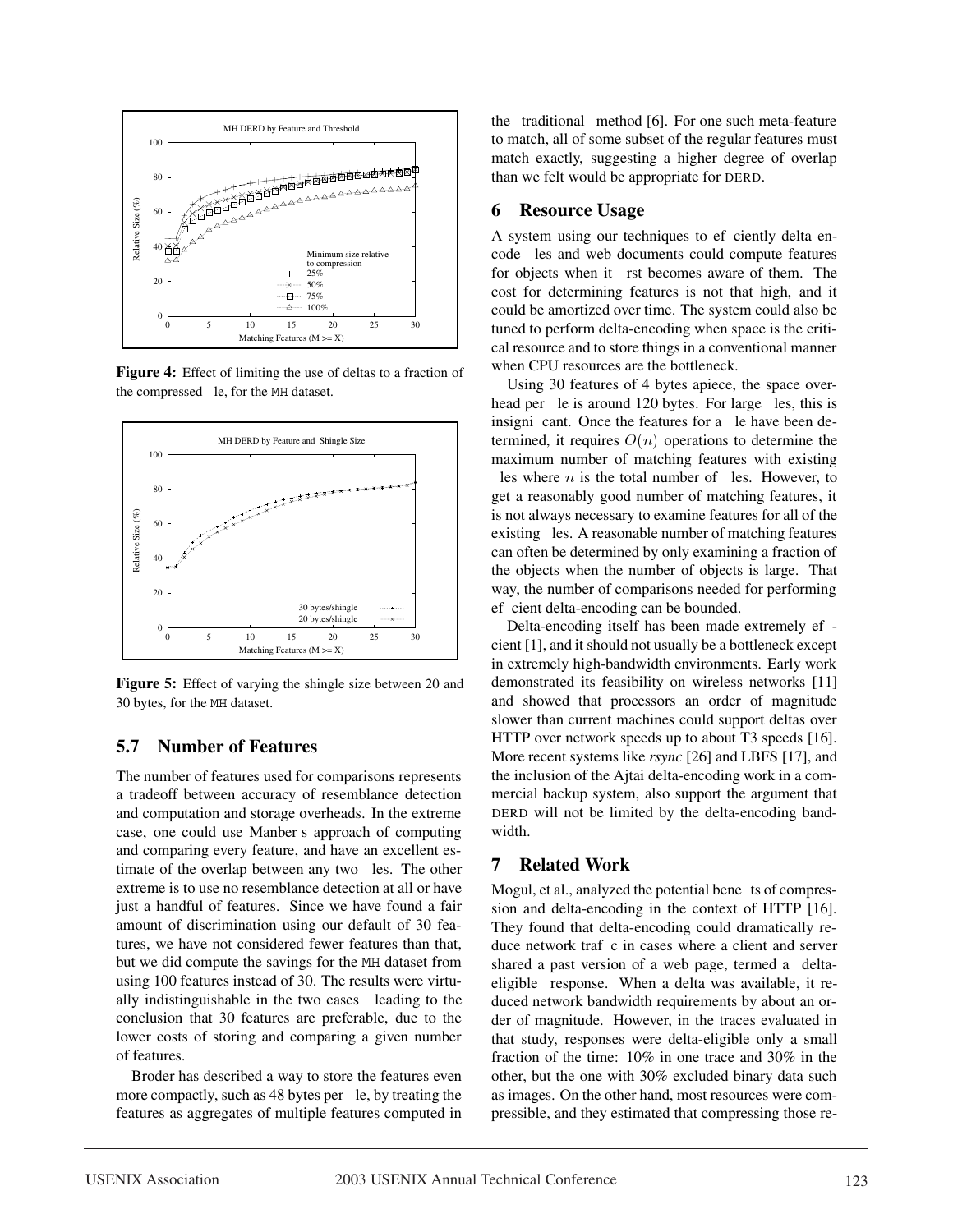sources dynamically would still offer signibcant savings in bandwidth and end-to-end transfer times  $\tilde{N}$  factors of 2-3 improvement in size were typical.

Later, Chan and Woo devised a method to increase the frequency of delta-eligible responses by comparing resources to other cached resources with similar URLs [7]. Their assumption was that resources  $\hat{Q}$  hear  $\hat{Q}$  each other on a server would have pieces in common, something they then validated experimentally. They also described an algorithm for comparing a ble against several other Ples, rather than the one-on-one comparison typically performed in this context. However, they did not explain how a server would select the particular related resources in practice, assuming that it has no specific knowledge of a client  $\tilde{\mathbf{\Theta}}$  cache. We believe there is an implicit assumption that this approach is in fact limited to  $Q$ ersonal proxies $Q$ with exact knowledge of the client  $\tilde{Q}$ cache [11, 2], in which case it has limited applicability.

Ouyang, et al., similarly clustered related web pages by URL, and tried to select the best base version for a given cluster by computing deltas from a small sample [18]. While they were not focused on a caching context, and are more similar to the general applications described herein, they did not initially use the more efcient resemblance detection methods of Manber and Broder to best select the base versions. Subsequently, they applied resemblance detection techniques to scale the technique to larger collections [19]. This work, roughly concurrent with our own, is similar in its general approach. However, the largest dataset they analyzed was just over 20,000 web pages, and they did not consider other types of data such as email. Another possibly signibeant distinction is that they used shingle sizes of only 4 bytes, whereas we used 20-30 bytes. (We did not obtain this paper in time to repeat our analyses with such a small shingle size.)

Spring and Weatherall [24] essentially generalized Chan and Woo $\ddot{\mathbf{\Theta}}$  work by applying it to all data sent over a specible communication channel, and using resemblance detection to detect duplicate sequences in a collection of data. This was done by computing  $P$ ngerprints of shingles, selecting those with a predetermined number of zeroes in the low-order bits (deterministically selecting a fraction of features), and scanning before and after the matching shingle to  $Pnd$  the longest duplicate data sequence. Like Chan and Woo $\ddot{\mathbf{Q}}$  work, this system worked only with a close coupling between clients and servers, so both sides would know what redundant data existed in the client. In addition, the communication channel approach requires a separate cache of packets exchanged in the past, which may compete with the browser cache and other applications for resources.

In some cases, the suppression of redundancy is at a very coarse level, for instance identifying when an entire payload is identical to an earlier payload [12], or when a particular region of a **P**le has not changed. Examples of system taking this approach include *rsync* [26], a popular protocol for remote  $\mathsf{P}$ le copying, and the Lowbandwidth File System (LBFS) [17]. However, there are applications for which identifying an appropriate base version is difficult and the available redundancy is ignored. For instance, LBFS exploits similarities not only between different versions of the same **P**le but across Ples. To identify similar Ples, it hashes the contents of blocks of data, where a block boundary is (usually) de $P$ ned by a subset of features $\tilde{N}$  like the Spring & Wetherall approach, except that the features determine block boundaries rather than indices for the data being compared. Variable block boundaries allow a change within one block not to affect neighboring blocks. (The Venti archival system [20] and the Pastiche peer-to-peer backup system [8] are two more recent examples of the use of content-de $D$ ned blocks to identify duplicate content; we use LBFS here as the  $\hat{\mathbf{Q}}$ anonical $\hat{\mathbf{Q}}$ example of the technique.)

Similarly, it is not always possible to ensure that both sides of a network connection share a single common base version. *Rsync* allows the two communicating parties to ascertain dynamically which blocks of a **P**le are already contained in a version of the **P**le on the receiving side.

LBFS and *rsync* are well suited to compressing large **Ples** with long sequences of unchanged bytes, but if the granularity of change is **Þ**ner than their block boundaries, they get no benebt. Most delta-encoding algorithms remove redundancy if it is large enough to amortize the overhead of the pointers and other meta-data that identify the redundancy. A resemblance detection procedure should therefore be suited to the delta-encoding algorithm, and the size and contents of the data. Our work demonstrates that  $\mathsf{P}$ ne-grained deltas work well in a variety of environments, but a head-to-head comparison with LBFS and *rsync* in these environments will help determine which approach is best in which context.

## **8 Conclusions and Future Work**

Delta-encoding has been used in a number of applications, but it has been limited to two general contexts: encoding a  $\mathsf{P}$ le against an earlier version of the same  $\mathsf{P}$ le, or encoding against other **Ples** (or data blocks) where both sides of a communication channel have a consistent view of the cached data. We have generalized this approach in the web context to use features of web content to identify appropriate base versions, and quantibed the potential reductions in transfer sizes of such a system. We have also extended Manber $\tilde{\Theta}$  use of this technique on a single server  $[14]$ , and quanti $\blacktriangleright$  potential bene $\blacktriangleright$ ts in a general  $\mathsf{P}$ le system and speci $\mathsf{P}$ c to email.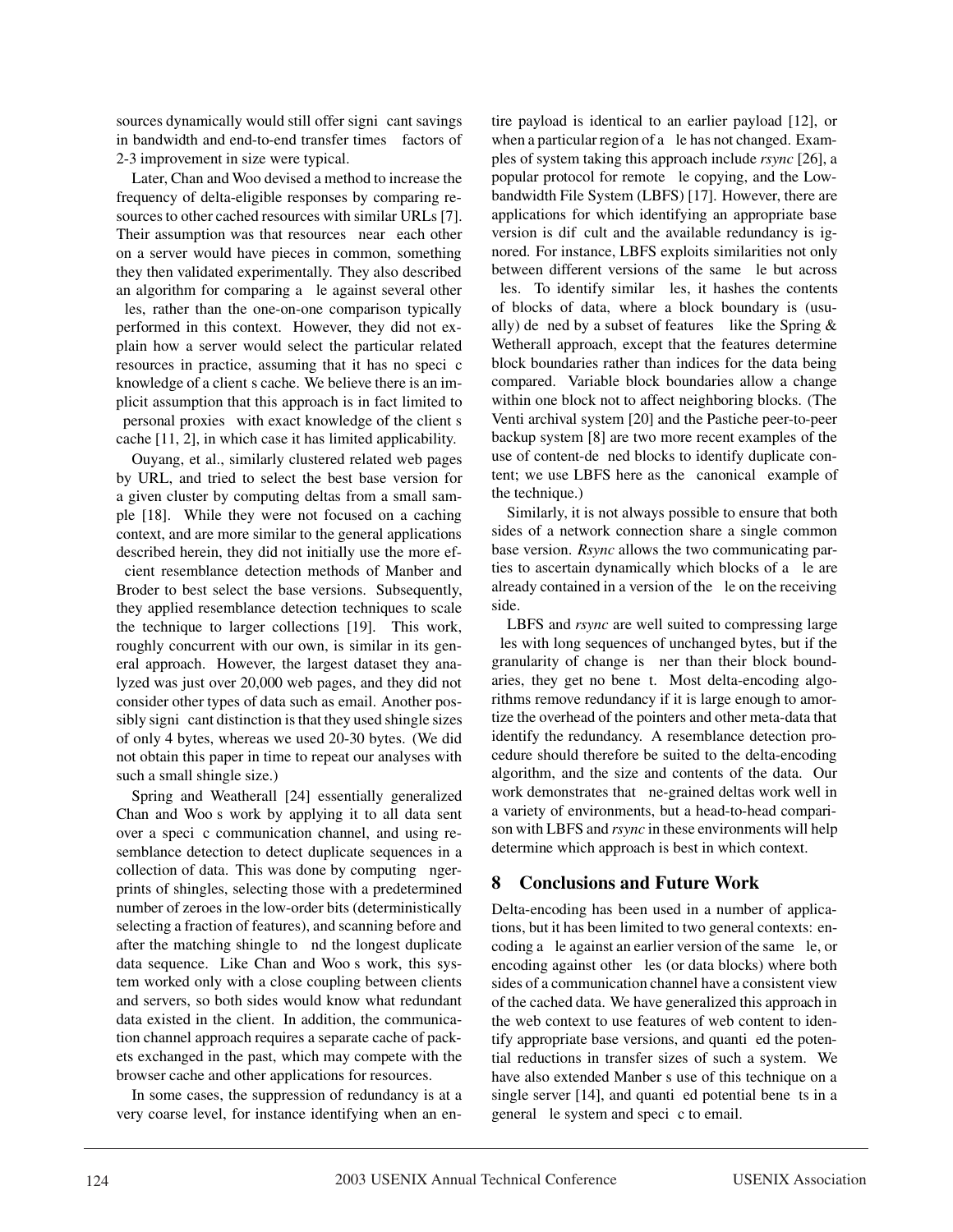For web content, we have found substantial overlap among pages on a single site. This is consistent with Chan and Woo [7], Ouyang, et al. [19], and recent work on automatic detection of common fragments within pages [23]. For the **D**ve web datasets we considered, deltas reduced the total size of the dataset to 8—19% of the original data, compared to 29—36% using compression. For **Ples and email, there was much more variabil**ity, and the overall bene**D**ts are not as dramatic, but they are signibcant: two of the largest datasets reduced the overall storage needs by 10—20% beyond compression. There was signibcant skew in at least one dataset, with a small fraction of **P**les accounting for a large portion of the savings. Factors such as shingle size and the number of features compared do not dramatically affect these results. Given a particular number of maximal matching features, there is not a wide variation across base  $P$ les in the size of the resulting deltas.

A new **P**le will often be created by making a small number of changes to an older  $\mathsf{P}$ le; the new  $\mathsf{P}$ le may even have the same name as the old  $\mathsf{P}$ le. In these cases, the new  $\mathsf{p}_e$  can often be delta-encoded from the old  $\mathsf{p}_e$ with minimal overhead. For the most part, our datasets did not consider these scenarios. For situations where this type of update is prevalent, the bene**P**ts from deltaencoding are likely to be higher.

Now that we have demonstrated the potential savings of DERD, in the abstract, we would like to implement underlying systems using this technology. The smaller deltas for web data suggest that an obvious approach is to integrate DERD into a web server and/or cache, and then use a live system over time. However, supporting resemblance-based deltas in HTTP involves extra overheads and protocol support [10] that do not affect other applications such as backups. We are also interested in methods to reduce storage and network costs in email systems, and hope to implement our approach in commonly used mail platforms. As the system scales to larger datasets, we can add heuristics for more efpcient resemblance detection and feature computation. We can also evaluate additional application-speci $\triangleright$ c methods, such as encoding individual elements of tar Ples, and compare the various delta-based approaches against other systems such as LBFS and *rsync* in greater depth.

## **Acknowledgments**

Kiem-Phong Vo jointly developed the idea of web-based DERD, resulting in a research report [10] from which a small amount of the text in this manuscript has been taken. Andrei Broder has been extremely helpful in understanding the intricacies of resemblance detection, Randal Burns and Kiem-Phong Vo have similarly been helpful in providing and helping us to understand their delta-encoding software packages, and Laurence Marks is a LotusScript guru extraordinaire. Ziv Bar-Yossef, Sridhar Rajagopalan, and Lakshmish Ramaswamy provided code for computing features. Several people have permitted us to analyze their data, including Lisa Amini, Frank Eskesen and Andy Walter. Ramesh Agarwal, Andrei Broder, Ron Fagin, Chris Howson, Ray Jennings, Jason LaVoie, Srini Seshan, John Tracey, and Andrew Tridgell have provided helpful comments on some of the ideas presented in this paper and/or earlier drafts of this paper. Finally, we thank the anonymous reviewers and our shepherd, Darrell Long, for their advice and feedback.

#### **References**

- [1] M. Ajtai, R. Burns, R. Fagin, D. Long, and L. Stockmeyer. Compactly encoding unstructured input with differential compression. *Journal of the ACM*, 49(3):318—367, May 2002.
- [2] Gaurav Banga, Fred Douglis, and Michael Rabinovich. Optimistic deltas for WWW latency reduction. In *Proceedings of 1997 USENIX Technical Conference*, pages 289—303, January 1997.
- [3] Ziv Bar-Yossef and Sridhar Rajagopalan. Template detection via data mining and its applications. In *Proceedings of the Eleventh International Conference on World Wide Web*, pages 580—591. ACM Press, 2002.
- [4] K. Bharat and A. Broder. Mirror, mirror on the web: A study of host pairs with replicated content. In *Proceedings of the 8th International World Wide Web Conference*, pages 501—512, May 1999.
- [5] Andrei Z. Broder. On the resemblance and containment of documents. In *Compression and Complexity of Sequences (SEQUENCES'97)*, 1997.
- [6] Andrei Z. Broder. Identifying and **P**itering nearduplicate documents. In *Combinatorial Pattern Matching, 11th Annual Symposium*, pages 1—10, June 2000.
- [7] Mun Choon Chan and Thomas Y. C. Woo. Cachebased compaction: A new technique for optimizing web transfer. In *Proceedings of Infocom'99*, pages 117—125, 1999.
- [8] L. P. Cox, C. D. Murray, and B. D. Noble. Pastiche: Making backup cheap and easy. In *Proceedings of the 5th Symposium on Operating Systems Design and Implementation (OSDI'02)*, pages 285— 298. USENIX, December 2002.
- [9] Fred Douglis, Anja Feldmann, Balachander Krishnamurthy, and Jeffrey Mogul. Rate of change and other metrics: a live study of the World Wide Web.